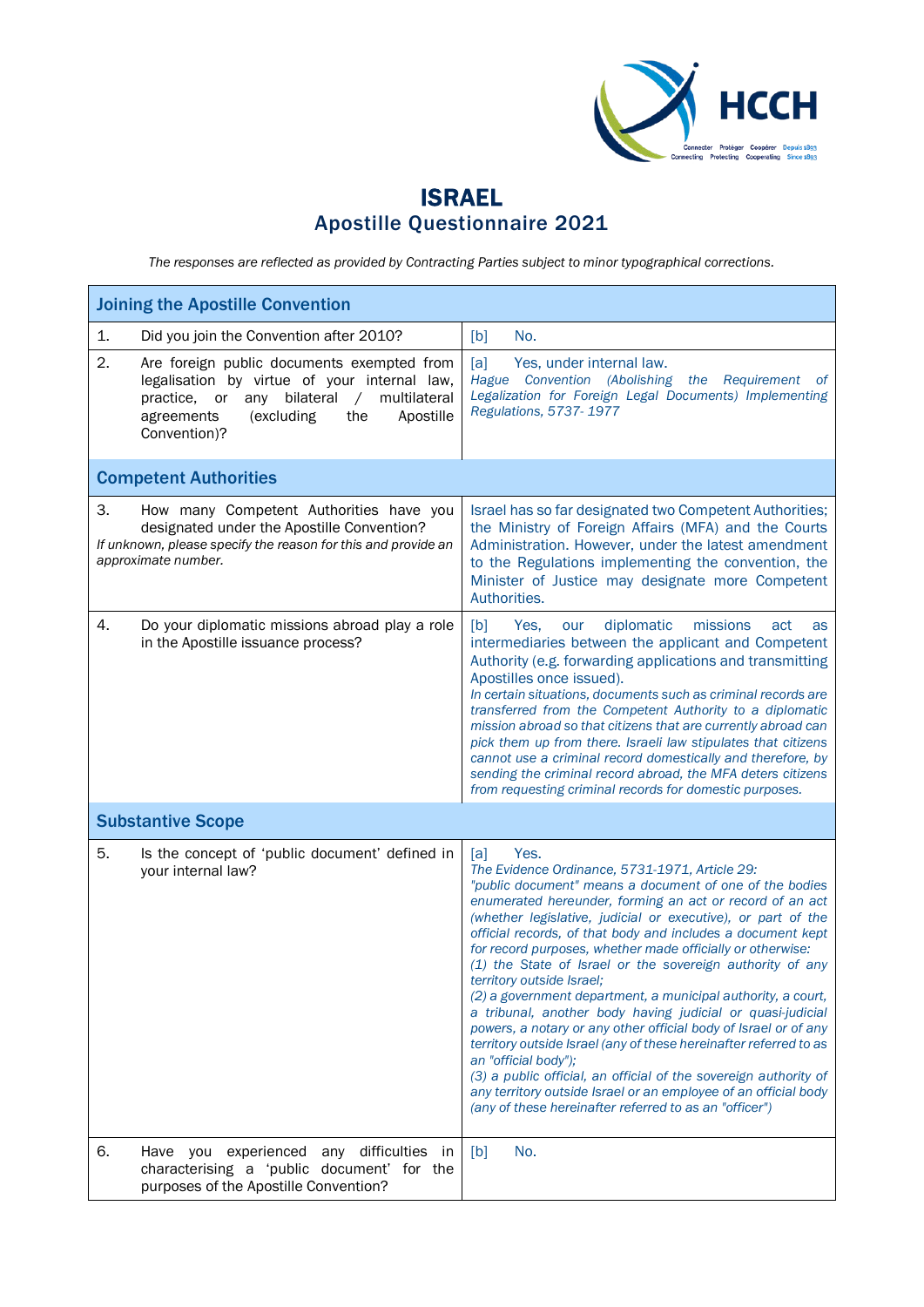| 7.   | Has the exclusion of 'documents executed by<br>diplomatic or consular agents' (Art. 1(3)(a)) from<br>the scope of the Apostille Convention given rise<br>to any difficulties?                                                                                   | Yes, as the State of destination.<br>[b]<br>Regarding documents issued by foreign diplomatic or<br>consular agents, whether in Israel or abroad, due to the<br>aforementioned exclusion, it is many times difficult to receive<br>an Apostille on such documents, and there are issues with<br>using such documents in Israel. |              |         |  |
|------|-----------------------------------------------------------------------------------------------------------------------------------------------------------------------------------------------------------------------------------------------------------------|--------------------------------------------------------------------------------------------------------------------------------------------------------------------------------------------------------------------------------------------------------------------------------------------------------------------------------|--------------|---------|--|
| 7.1. | For Parties that answered yes to Q7.<br>How has previous guidance on the interpretation<br>of the Art. 1(3)(a) exclusion assisted in resolving<br>these difficulties? (E.g. the 'extremely narrow'<br>construction referred to in C&R No 10 of the<br>2016 SC). | There have been issues in the past with the Article, and<br>the construction referred to in the C&R assisted in<br>finding creative solutions when issues arose.                                                                                                                                                               |              |         |  |
| 8.   | Do you think this Art. 1(3)(a) exclusion is justified<br>in the context of the modern operation of the<br>Convention?                                                                                                                                           | [b]<br>No.                                                                                                                                                                                                                                                                                                                     |              |         |  |
| 9.   | Has the exclusion of 'administrative documents<br>dealing directly with commercial or customs<br>operations' (Art. $1(3)(b)$ ) from the scope of the<br>Apostille<br>Convention given<br>rise<br>to<br>any<br>difficulties?                                     | No.<br>$\lceil c \rceil$                                                                                                                                                                                                                                                                                                       |              |         |  |
| 10.  | Do you think this Art. 1(3)(b) exclusion is justified<br>in the context of the modern operation of the<br>Convention?                                                                                                                                           | Yes.<br>[a]                                                                                                                                                                                                                                                                                                                    |              |         |  |
| 11.  | Do you issue (outgoing) or accept (incoming)                                                                                                                                                                                                                    |                                                                                                                                                                                                                                                                                                                                | <b>Issue</b> | Accept  |  |
|      | Apostilles for any of the following categories of<br>document?                                                                                                                                                                                                  | Certificates of origin                                                                                                                                                                                                                                                                                                         |              |         |  |
|      |                                                                                                                                                                                                                                                                 | <b>Export licences</b>                                                                                                                                                                                                                                                                                                         |              |         |  |
|      |                                                                                                                                                                                                                                                                 | Import licences                                                                                                                                                                                                                                                                                                                |              |         |  |
|      |                                                                                                                                                                                                                                                                 | Health and safety certificates<br>issued by the relevant<br>government authorities or<br>agencies                                                                                                                                                                                                                              |              | X       |  |
|      |                                                                                                                                                                                                                                                                 | Certificates of products<br>registration                                                                                                                                                                                                                                                                                       |              | $\sf X$ |  |
|      |                                                                                                                                                                                                                                                                 | Certificates of conformity                                                                                                                                                                                                                                                                                                     |              | X       |  |
|      |                                                                                                                                                                                                                                                                 | End user certificates<br>(i.e. documents certifying that the<br>buyer is the end user of acquired<br>goods)                                                                                                                                                                                                                    |              | $\sf X$ |  |
|      |                                                                                                                                                                                                                                                                 | Commercial invoices                                                                                                                                                                                                                                                                                                            |              |         |  |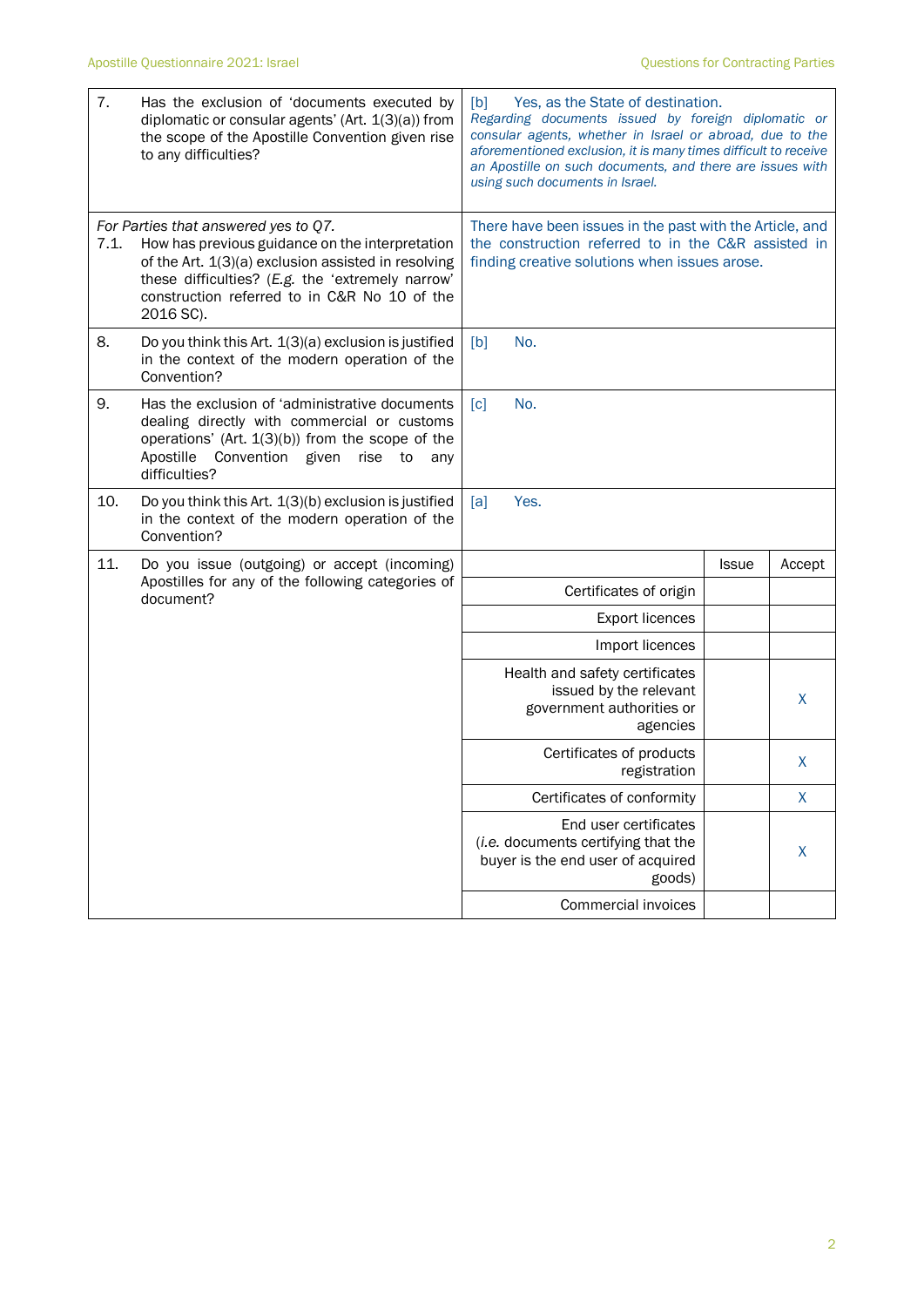$\mathbf{r}$ 

| <b>Apostille Process</b>                                                                                                        |                                                                                                                                                                                                                                                                     |                                                                                              |                               |  |  |
|---------------------------------------------------------------------------------------------------------------------------------|---------------------------------------------------------------------------------------------------------------------------------------------------------------------------------------------------------------------------------------------------------------------|----------------------------------------------------------------------------------------------|-------------------------------|--|--|
| <b>Certification of Public Documents</b>                                                                                        |                                                                                                                                                                                                                                                                     |                                                                                              |                               |  |  |
| 12.<br>Do any of your public documents require some<br>other intermediate certification before the<br>issuance of an Apostille? | [a]<br>Yes, an intermediate certification is required for<br>some categories of public documents.                                                                                                                                                                   |                                                                                              |                               |  |  |
| For Parties that answered yes to Q12.<br>12.1. What categories of public document require                                       | Category of public<br>document                                                                                                                                                                                                                                      |                                                                                              | Why certification is required |  |  |
| intermediate certification and why?                                                                                             | Army<br>documents                                                                                                                                                                                                                                                   | Requires the signature of the<br>officer responsible for citizenship<br>requests             |                               |  |  |
|                                                                                                                                 | Requires the signature of the<br><b>Marriage</b><br>certificates,<br>relevant religious clerk (all<br>marriages in Israel are conducted<br><b>Divorce</b><br>certificates and<br>in religious courts)<br>divorce<br>settlements<br>from the<br>rabbinical<br>courts |                                                                                              |                               |  |  |
|                                                                                                                                 | <b>Inheritance</b><br>Requires the signature from the<br>orders from the<br>Registrar of Inheritance<br><b>Registrar of</b><br>Inheritance and<br>the courts                                                                                                        |                                                                                              |                               |  |  |
|                                                                                                                                 | <b>Matriculation</b><br>certificate,<br>academic<br>documents                                                                                                                                                                                                       | Requires the signature of the<br><b>Ministry of Education</b>                                |                               |  |  |
|                                                                                                                                 | <b>Court decisions</b><br>Requires the signature of the Chief<br>and judgments<br>Clerk/Deputy Chief Clerk of the<br>court where the decision or<br>judgment was given                                                                                              |                                                                                              |                               |  |  |
| <b>Requesting an Apostille (Outgoing)</b>                                                                                       |                                                                                                                                                                                                                                                                     |                                                                                              |                               |  |  |
| 13.<br>How can an Apostille be requested?                                                                                       | [a]<br>In person.                                                                                                                                                                                                                                                   |                                                                                              | X                             |  |  |
|                                                                                                                                 | [b]<br>By post.                                                                                                                                                                                                                                                     |                                                                                              | X                             |  |  |
|                                                                                                                                 | By email.<br>[c]                                                                                                                                                                                                                                                    |                                                                                              |                               |  |  |
|                                                                                                                                 | Through a website.<br>[d]                                                                                                                                                                                                                                           | X                                                                                            |                               |  |  |
|                                                                                                                                 | Other.<br>[e]                                                                                                                                                                                                                                                       |                                                                                              |                               |  |  |
| 14.<br>When issuing an Apostille, do you enquire about<br>the State of destination?                                             | Sometimes.<br>$\lceil c \rceil$                                                                                                                                                                                                                                     | Sometimes the enquiry is made orally, but not always.                                        |                               |  |  |
| 15.<br>How long does it take for an Apostille to be<br>issued?                                                                  | In-person request<br>(paper Apostille)                                                                                                                                                                                                                              | Other requests<br>(from the time of<br>e-Apostille requests<br>receipt) (paper<br>Apostille) |                               |  |  |
|                                                                                                                                 | On the spot                                                                                                                                                                                                                                                         | <b>Within five</b><br>working days                                                           |                               |  |  |
| 16.<br>Does your Competent Authority impose a fee for<br>issuing an Apostille?                                                  | Yes, a single price for all Apostilles.<br>[a]<br>35 NIS (about 11 USD)                                                                                                                                                                                             |                                                                                              |                               |  |  |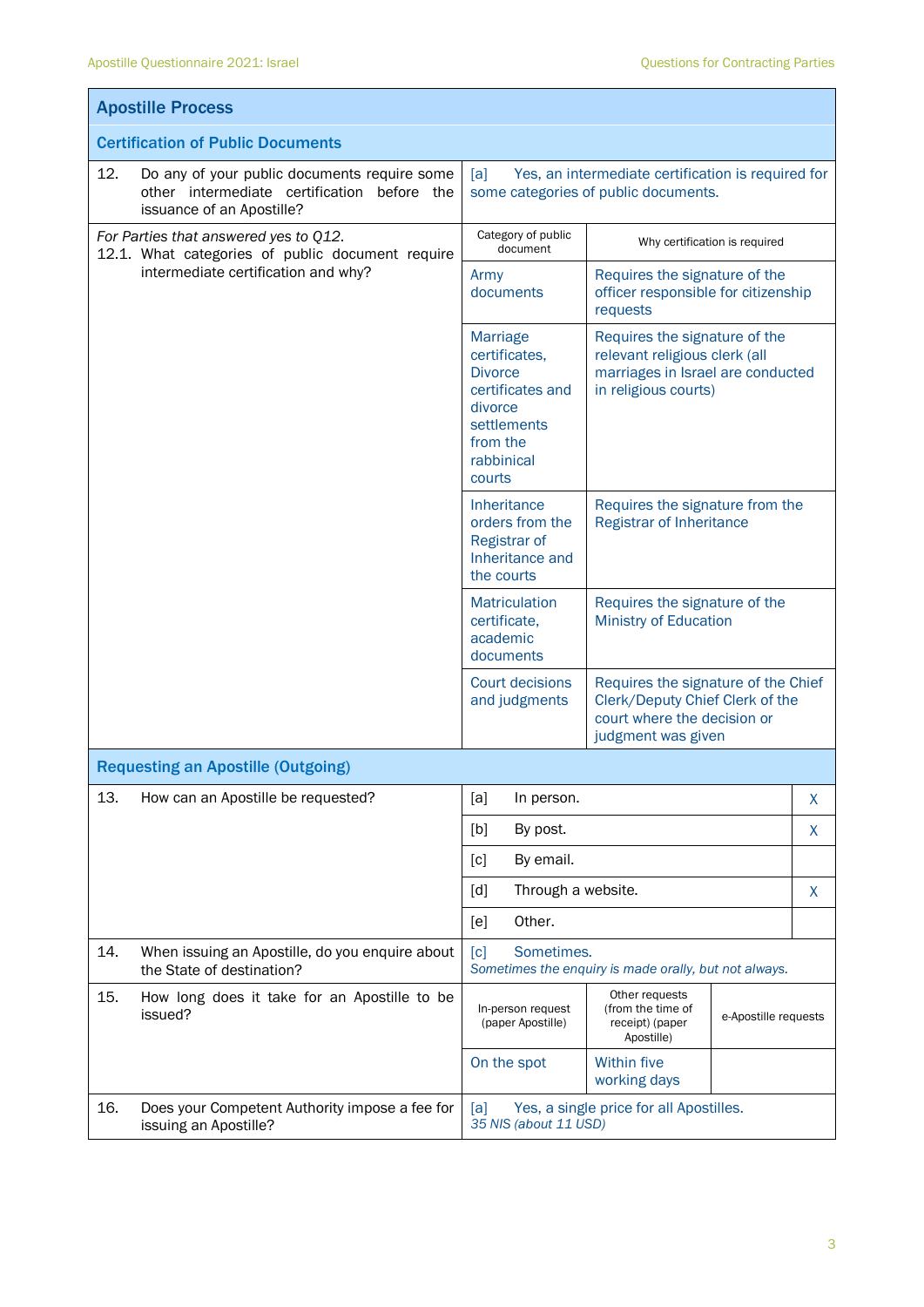|                                   | <b>Issuing an Apostille (Outgoing)</b>                                                                                                                                                                                                        |                                                                                                                                                                                                      |  |  |  |
|-----------------------------------|-----------------------------------------------------------------------------------------------------------------------------------------------------------------------------------------------------------------------------------------------|------------------------------------------------------------------------------------------------------------------------------------------------------------------------------------------------------|--|--|--|
| 17.                               | How is the origin of a public document verified<br>for the purpose of issuing an Apostille (i.e.<br>verification of the authenticity of the signature,<br>the capacity of the signer, and the identity of the<br>seal / stamp (Art. $5(2)$ )? | Multiple Competent Authorities.<br>[b]<br><b>Multiple</b><br>separate databases<br>[v]<br>of<br>sample<br>signatures / seals / stamps, some in paper form, some<br>electronic.                       |  |  |  |
| 18.                               | How does a Competent Authority address<br>situations where it is unable to verify the origin<br>of the public document?                                                                                                                       | The Competent Authority will contact the issuing<br>[b]<br>authority to confirm authenticity but will not issue the<br>Apostille until the new signature, stamp or seal is added<br>to the database. |  |  |  |
| 19.                               | In what language(s) are the 10 standard items<br>of your Apostilles available?                                                                                                                                                                | [b]<br>In two languages.<br>Hebrew and English.                                                                                                                                                      |  |  |  |
| 20.                               | In what language(s) are the blank fields of your<br>Apostilles filled in?                                                                                                                                                                     | [b]<br>In two languages.<br>Hebrew and English.                                                                                                                                                      |  |  |  |
| 21.                               | How are the blank fields of your Apostilles filled<br>in?                                                                                                                                                                                     | [b]<br>Using computer software.<br>The Apostille is filled out entirely on the computer.                                                                                                             |  |  |  |
|                                   | <b>Apostille Registers</b>                                                                                                                                                                                                                    |                                                                                                                                                                                                      |  |  |  |
| 22.                               | How is your Apostille register, required by<br>Article 7, maintained?                                                                                                                                                                         | Multiple Competent Authorities.<br>[b]<br>A separate register for each Competent<br>[v]<br>Authority, some in paper form, some electronic.                                                           |  |  |  |
| 23.                               | What particulars are contained in your Apostille<br>register?                                                                                                                                                                                 | [a]<br>Number and date of the Apostille<br>X<br>(required).                                                                                                                                          |  |  |  |
|                                   |                                                                                                                                                                                                                                               | Name and capacity of the person signing<br>[b]<br>the document and $/$ or the name of<br>X<br>authority whose seal or stamp is affixed<br>(required).                                                |  |  |  |
|                                   |                                                                                                                                                                                                                                               | Name and / or type of underlying<br>[c]<br>document.                                                                                                                                                 |  |  |  |
|                                   |                                                                                                                                                                                                                                               | Description of the contents of underlying<br>[d]<br>document.                                                                                                                                        |  |  |  |
|                                   |                                                                                                                                                                                                                                               | [e]<br>Name of the applicant.<br>X                                                                                                                                                                   |  |  |  |
|                                   |                                                                                                                                                                                                                                               | State of destination.<br>$[f]$<br>X                                                                                                                                                                  |  |  |  |
|                                   |                                                                                                                                                                                                                                               | Copy of the Apostille.<br>[g]                                                                                                                                                                        |  |  |  |
|                                   |                                                                                                                                                                                                                                               | Copy of the underlying document.<br>[h]                                                                                                                                                              |  |  |  |
|                                   |                                                                                                                                                                                                                                               | Other.<br>$[1]$                                                                                                                                                                                      |  |  |  |
| 24.                               | Is there a limit to how long records can be<br>retained on the Apostille register?                                                                                                                                                            | [d]<br>No.                                                                                                                                                                                           |  |  |  |
| 25.                               | If your register is not publicly accessible, how<br>frequently do your Competent Authorities<br>receive requests to verify an Apostille they have<br>issued in the register?                                                                  | [f]<br>Unknown.                                                                                                                                                                                      |  |  |  |
| <b>Technology &amp; the e-APP</b> |                                                                                                                                                                                                                                               |                                                                                                                                                                                                      |  |  |  |
| 26.                               | Under your internal law, do you recognise<br>electronic / digital signatures as functionally<br>equivalent to handwritten signatures (i.e. can a<br>public document be signed electronically)?                                                | Yes.<br>[a]<br>Electronic Signature Law, 5761 - 2001, entry into force:<br>4.10.2011                                                                                                                 |  |  |  |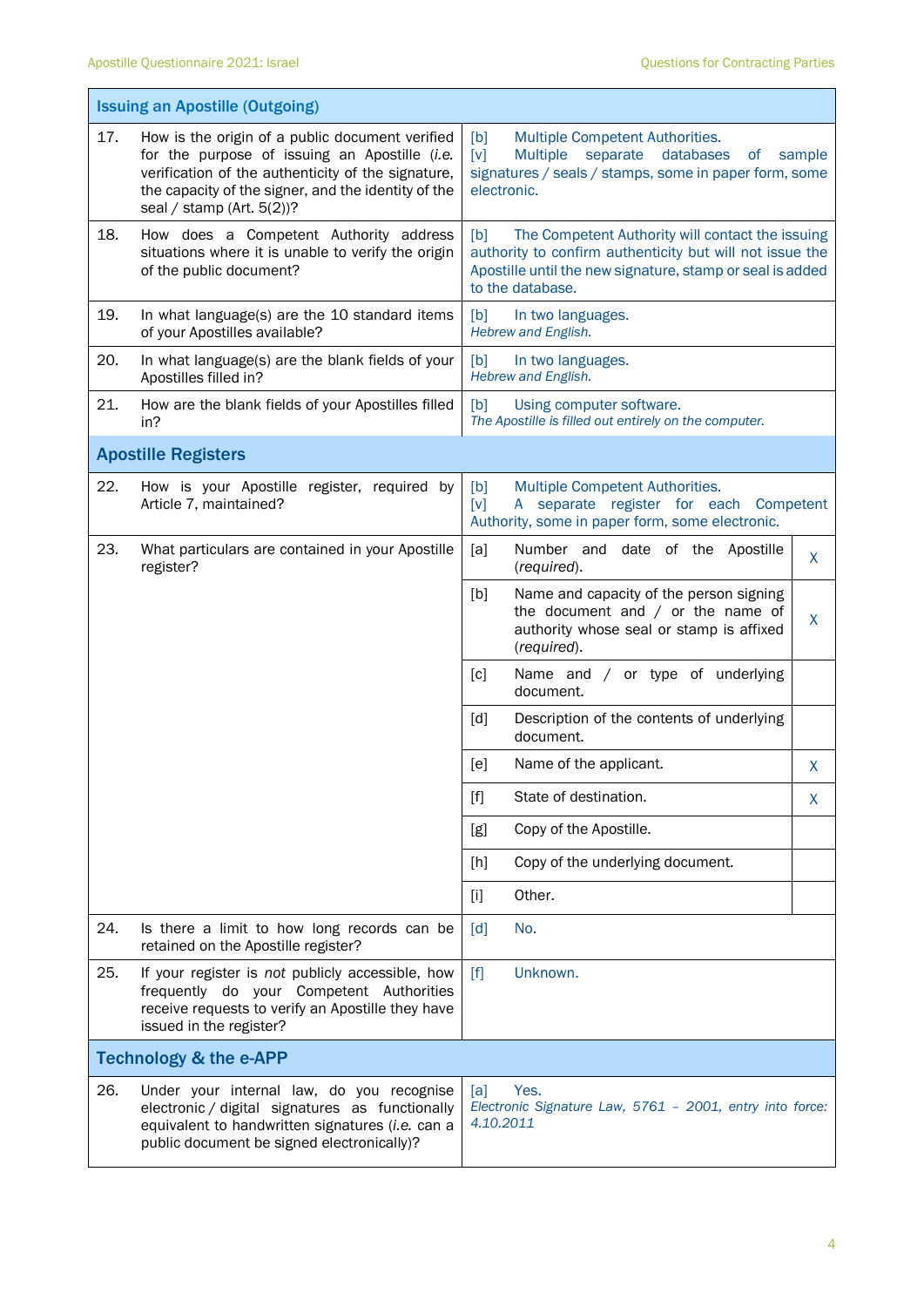| 27. | Under your internal law, are public documents<br>executed, or able to be executed, in electronic<br>form (whether or not they are to be used abroad<br>under the Convention)?                                               | [a]                                                                                                                                                                                                                                                                                                                                                                                                                                                     | Yes.                                                                                                                      |   |
|-----|-----------------------------------------------------------------------------------------------------------------------------------------------------------------------------------------------------------------------------|---------------------------------------------------------------------------------------------------------------------------------------------------------------------------------------------------------------------------------------------------------------------------------------------------------------------------------------------------------------------------------------------------------------------------------------------------------|---------------------------------------------------------------------------------------------------------------------------|---|
|     | For Parties that answered yes to Q27.<br>27.1. What categories of public documents are                                                                                                                                      | [a]                                                                                                                                                                                                                                                                                                                                                                                                                                                     | All public documents.                                                                                                     |   |
|     | executed, or able to be executed, in electronic<br>form (whether or not they are to be used abroad<br>under the Convention)?                                                                                                | [b]                                                                                                                                                                                                                                                                                                                                                                                                                                                     | Civil status documents (e.g. birth, death<br>and<br>marriage<br>certificates)<br>and<br>certificates of non-impediment.   |   |
|     |                                                                                                                                                                                                                             | [c]                                                                                                                                                                                                                                                                                                                                                                                                                                                     | Other<br>administrative<br>documents<br>(including decisions from administrative<br>tribunals or decision-making bodies). |   |
|     |                                                                                                                                                                                                                             | [d]                                                                                                                                                                                                                                                                                                                                                                                                                                                     | Extracts from commercial registers and<br>other registers.                                                                | X |
|     |                                                                                                                                                                                                                             | [e]                                                                                                                                                                                                                                                                                                                                                                                                                                                     | Notarial authentications of signatures.                                                                                   |   |
|     |                                                                                                                                                                                                                             | $[f]$                                                                                                                                                                                                                                                                                                                                                                                                                                                   | Other notarial acts.                                                                                                      |   |
|     |                                                                                                                                                                                                                             | [g]                                                                                                                                                                                                                                                                                                                                                                                                                                                     | education<br>Diplomas<br>other<br>and<br>documents.                                                                       | X |
|     |                                                                                                                                                                                                                             | [h]                                                                                                                                                                                                                                                                                                                                                                                                                                                     | Court documents, including judgments.                                                                                     | X |
|     |                                                                                                                                                                                                                             | $[1]$                                                                                                                                                                                                                                                                                                                                                                                                                                                   | Patents or other documents pertaining to<br>intellectual property rights.                                                 |   |
|     |                                                                                                                                                                                                                             | []                                                                                                                                                                                                                                                                                                                                                                                                                                                      | Documents relating to adoptions.                                                                                          |   |
|     |                                                                                                                                                                                                                             | [k]                                                                                                                                                                                                                                                                                                                                                                                                                                                     | Translations.                                                                                                             |   |
|     |                                                                                                                                                                                                                             | $[1]$                                                                                                                                                                                                                                                                                                                                                                                                                                                   | Medical or health certificates.                                                                                           |   |
|     |                                                                                                                                                                                                                             | [m]                                                                                                                                                                                                                                                                                                                                                                                                                                                     | Criminal records.                                                                                                         |   |
|     |                                                                                                                                                                                                                             | [n]                                                                                                                                                                                                                                                                                                                                                                                                                                                     | Import or export licences.                                                                                                |   |
|     |                                                                                                                                                                                                                             | [0]                                                                                                                                                                                                                                                                                                                                                                                                                                                     | Certificates of origin.                                                                                                   |   |
|     |                                                                                                                                                                                                                             | [p]                                                                                                                                                                                                                                                                                                                                                                                                                                                     | Certificates of conformity.                                                                                               |   |
|     |                                                                                                                                                                                                                             | [q]                                                                                                                                                                                                                                                                                                                                                                                                                                                     | Other.                                                                                                                    |   |
|     | For Parties that answered yes to Q27.<br>27.2. Approximately what percentage of your public<br>documents are originally executed in electronic<br>form (whether or not they are to be used abroad<br>under the Convention)? | Unknown.                                                                                                                                                                                                                                                                                                                                                                                                                                                |                                                                                                                           |   |
| 28. | Do you issue e-Apostilles?                                                                                                                                                                                                  | No.<br>[b]<br>$[1]$<br>We are studying the use of e-Apostilles and plan<br>to implement the e-Apostille component.<br>Israel is currently near finalization of the implementation of<br>e-Apostille and is expecting to complete it in the near future.<br>The necessary legislative amendments are in place.<br>Following consultation with the PB and other member states,<br>work is now focused on the technical development of the<br>e-Apostille. |                                                                                                                           |   |
|     | For Parties that answered no to Q28.<br>28.1. What challenges are you facing that may prevent<br>you from implementing the e-Apostille?                                                                                     | [a]                                                                                                                                                                                                                                                                                                                                                                                                                                                     | Internal law limitations.                                                                                                 |   |
|     |                                                                                                                                                                                                                             | [b]                                                                                                                                                                                                                                                                                                                                                                                                                                                     | Judicial or administrative structure.                                                                                     |   |
|     |                                                                                                                                                                                                                             | [c]                                                                                                                                                                                                                                                                                                                                                                                                                                                     | Implementation challenges (e.g. lack of<br>resources, lack of infrastructure).                                            |   |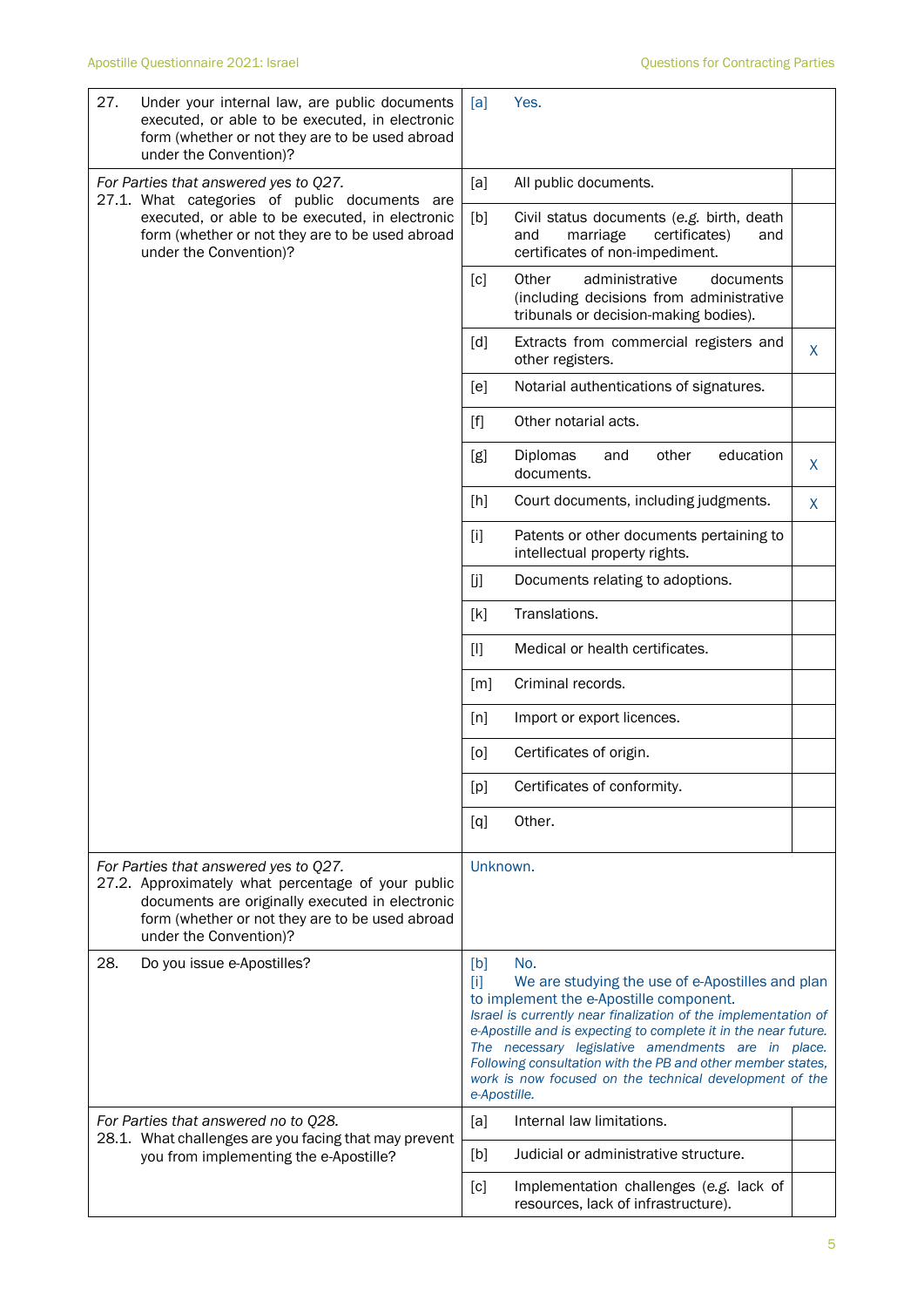|                                                                                                                                                                   | [d]<br>Cost.                                                                                                                                                                                                                                                                                    |  |  |
|-------------------------------------------------------------------------------------------------------------------------------------------------------------------|-------------------------------------------------------------------------------------------------------------------------------------------------------------------------------------------------------------------------------------------------------------------------------------------------|--|--|
|                                                                                                                                                                   | System interoperability / compatibility.<br>[e]                                                                                                                                                                                                                                                 |  |  |
|                                                                                                                                                                   | $[f]$<br>Security concerns.                                                                                                                                                                                                                                                                     |  |  |
|                                                                                                                                                                   | Other.<br>[g]<br>The most significant challenge is to develop a system<br>which would work for all kinds of certificates<br>X.<br>regulated by different laws and issued by various<br>government departments.                                                                                  |  |  |
| For Parties that answered no to Q28.<br>28.2. How do you issue an Apostille for a public<br>document executed in electronic form?                                 | [b]<br>By paper Apostille, attached to a hard copy of the<br>electronic public document.                                                                                                                                                                                                        |  |  |
| 29.<br>Are your authorities<br>equipped to<br>accept<br>incoming e-Apostilles?                                                                                    | [a]<br>Yes, all e-Apostilles can be processed.                                                                                                                                                                                                                                                  |  |  |
| 30.<br>Do you maintain an e-Register?                                                                                                                             | No.<br>[b]<br>Π<br>We are studying the use of an e-Register and<br>plan to implement the e-Register component.<br>Alongside the implementation of the e-Apostille, Israel is<br>finalizing the implementation of the e-Register.                                                                |  |  |
| For Parties that answered no to Q30.                                                                                                                              | Internal law limitations.<br>[a]                                                                                                                                                                                                                                                                |  |  |
| 30.1. What challenges are you facing that may prevent<br>you from implementing the e-Register?                                                                    | [b]<br>Judicial or administrative structure.                                                                                                                                                                                                                                                    |  |  |
|                                                                                                                                                                   | Implementation challenges (e.g. lack of<br>[c]<br>resources, lack of infrastructure).                                                                                                                                                                                                           |  |  |
|                                                                                                                                                                   | [d]<br>Cost.                                                                                                                                                                                                                                                                                    |  |  |
|                                                                                                                                                                   | System interoperability / compatibility.<br>[e]                                                                                                                                                                                                                                                 |  |  |
|                                                                                                                                                                   | $[f]$<br>Security concerns.                                                                                                                                                                                                                                                                     |  |  |
|                                                                                                                                                                   | Other.<br>[g]                                                                                                                                                                                                                                                                                   |  |  |
| 31.<br>Have you been in contact with other Competent<br>Authorities that operate an e-APP component<br>and exchanged information and / or relevant<br>experience? | Yes.<br>[a]<br>For the past few months Israel has been in contact with<br>various Competent Authorities of Contracting Parties to the<br>Convention in order to learn from the experience and<br>exchange information both in the technical and the practical<br>operation of the e-Apostilles. |  |  |
| <b>Issues with Apostilles</b>                                                                                                                                     |                                                                                                                                                                                                                                                                                                 |  |  |
| 32.<br>Has an Apostille <i>issued</i> by your Competent<br>Authority ever been refused by the authorities of<br>another Contracting Party on the following        | [a]<br>Form requirements (e.g. square-shaped,<br>sides of at least nine centimetres, border,<br>ink, etc).                                                                                                                                                                                      |  |  |
| grounds:                                                                                                                                                          | The manner in which the Apostille was<br>[b]<br>affixed / attached to the<br>underlying<br>document.                                                                                                                                                                                            |  |  |
|                                                                                                                                                                   | The Apostille was not signed.<br>[c]                                                                                                                                                                                                                                                            |  |  |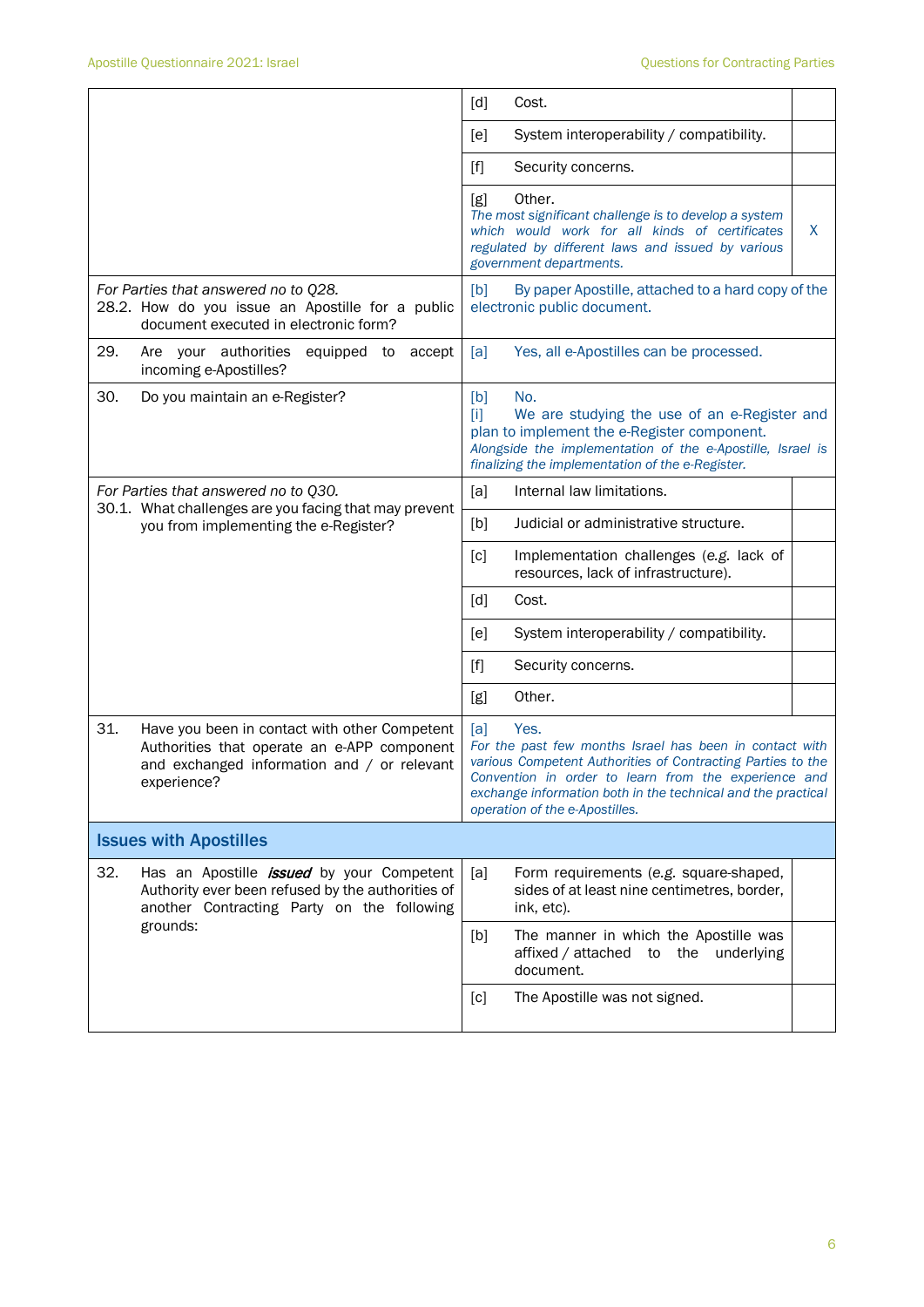|                                                                                                                                                                 | [d]<br>οf<br>the<br>standard<br>One<br>or<br>more<br>informational items were not filled in.<br>On several occasions, Israeli Apostilles were rejected<br>in French courts on the ground that the field 'this<br>public document was signed by' has been filled with<br>a dashed line (--) where it was not possible to fill<br>these fields as the documents were issued by the<br>public authority and not a specific official. After<br>noticing that according to the Special Commission<br>C&Rs of 2012 and to the Apostille Handbook, where<br>it is not possible to fill an item it should be written 'not<br>applicable' or 'N/A', the Apostilles were reissued.<br>We have since been in touch with the French<br>Competent Authority and hope that past Apostilles<br>that still appear with the dashed line will be referred<br>to us for validation, rather than rejected. | X. |
|-----------------------------------------------------------------------------------------------------------------------------------------------------------------|----------------------------------------------------------------------------------------------------------------------------------------------------------------------------------------------------------------------------------------------------------------------------------------------------------------------------------------------------------------------------------------------------------------------------------------------------------------------------------------------------------------------------------------------------------------------------------------------------------------------------------------------------------------------------------------------------------------------------------------------------------------------------------------------------------------------------------------------------------------------------------------|----|
|                                                                                                                                                                 | The Apostille was in electronic form (an<br>[e]<br>e-Apostille).                                                                                                                                                                                                                                                                                                                                                                                                                                                                                                                                                                                                                                                                                                                                                                                                                       |    |
|                                                                                                                                                                 | $[f]$<br>The underlying public document was in<br>electronic form.                                                                                                                                                                                                                                                                                                                                                                                                                                                                                                                                                                                                                                                                                                                                                                                                                     |    |
|                                                                                                                                                                 | [g]<br>The underlying public document had<br>expired / was not issued within a certain<br>timeframe.                                                                                                                                                                                                                                                                                                                                                                                                                                                                                                                                                                                                                                                                                                                                                                                   |    |
|                                                                                                                                                                 | [h]<br>The underlying document was not a<br>public document under the law of the<br>destination.                                                                                                                                                                                                                                                                                                                                                                                                                                                                                                                                                                                                                                                                                                                                                                                       |    |
|                                                                                                                                                                 | Other.<br>$[1]$                                                                                                                                                                                                                                                                                                                                                                                                                                                                                                                                                                                                                                                                                                                                                                                                                                                                        |    |
|                                                                                                                                                                 | Unknown.<br>[j]                                                                                                                                                                                                                                                                                                                                                                                                                                                                                                                                                                                                                                                                                                                                                                                                                                                                        |    |
|                                                                                                                                                                 | No / Not applicable.<br>[k]                                                                                                                                                                                                                                                                                                                                                                                                                                                                                                                                                                                                                                                                                                                                                                                                                                                            |    |
| For Parties that answered other than "No" to Q32.<br>32.1. If an Apostille was rejected, what action did you                                                    | [a]<br>The Apostille was reissued.                                                                                                                                                                                                                                                                                                                                                                                                                                                                                                                                                                                                                                                                                                                                                                                                                                                     | X. |
| take?                                                                                                                                                           | [b]<br>Contacted the receiving authority.                                                                                                                                                                                                                                                                                                                                                                                                                                                                                                                                                                                                                                                                                                                                                                                                                                              |    |
|                                                                                                                                                                 | Contacted the Competent Authority of the<br>$\lceil c \rceil$<br>place of destination.                                                                                                                                                                                                                                                                                                                                                                                                                                                                                                                                                                                                                                                                                                                                                                                                 | X  |
|                                                                                                                                                                 | [d]<br>Contacted nearest diplomatic mission of<br>the place of destination.                                                                                                                                                                                                                                                                                                                                                                                                                                                                                                                                                                                                                                                                                                                                                                                                            |    |
|                                                                                                                                                                 | Contacted<br>diplomatic<br>mission<br>[e]<br>own<br>accredited to the place of destination.                                                                                                                                                                                                                                                                                                                                                                                                                                                                                                                                                                                                                                                                                                                                                                                            |    |
|                                                                                                                                                                 | Contacted the Permanent Bureau.<br>[f]                                                                                                                                                                                                                                                                                                                                                                                                                                                                                                                                                                                                                                                                                                                                                                                                                                                 | X  |
|                                                                                                                                                                 | No action taken.<br>[g]                                                                                                                                                                                                                                                                                                                                                                                                                                                                                                                                                                                                                                                                                                                                                                                                                                                                |    |
|                                                                                                                                                                 | Other.<br>[h]                                                                                                                                                                                                                                                                                                                                                                                                                                                                                                                                                                                                                                                                                                                                                                                                                                                                          |    |
|                                                                                                                                                                 | Unknown.<br>$[1]$                                                                                                                                                                                                                                                                                                                                                                                                                                                                                                                                                                                                                                                                                                                                                                                                                                                                      |    |
| 33.<br>Has your Competent Authority ever been<br>requested by external Competent Authorities to<br>certify or confirm your procedure for issuing<br>Apostilles? | Yes.<br>[a]<br>There have been a few occasions where there were requests<br>to confirm the issuance of an Apostille.                                                                                                                                                                                                                                                                                                                                                                                                                                                                                                                                                                                                                                                                                                                                                                   |    |